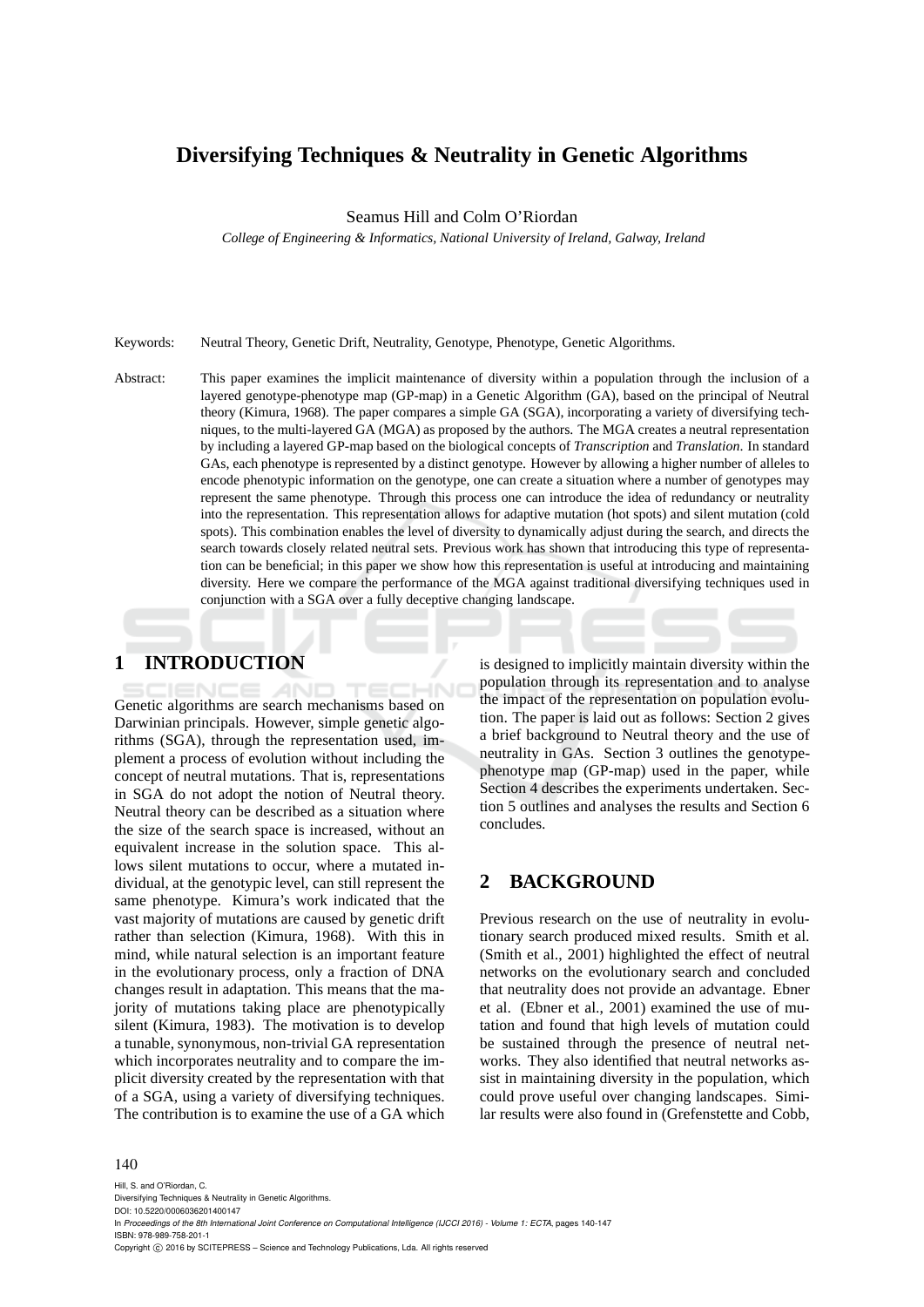1993). Research carried out by Yu and Miller (Yu and Miller, 2001) illustrated that through the incorporation of neutrality, mutation may or may not be adaptive depending on the gene in question. They also examined neutrality using the OneMax problem, with results indicating that neutrality is advantageous as it allows the absorption of destructive mutations. Other research in the area includes (Hill and O'Riordan, 2105) which looked at the population dynamics of neutrality using a deceptive problem over a changing landscape. Results indicated that neutrality had a positive impact, allowing the search to escape local optima following the environmental changes. Problem difficulty also impacted on the usefulness of neutrality, as shown in (Hill and O'Riordan, 2104) and (Hill and O'Riordan, 2013).

# **3 GENOTYPE-PHENOTYPE MAPPING (GP-MAP)**

In relation to redundancy, Information Theory provides a measurement of information. The information contained in a sequence, measured in *Bits B*, can be defined as the number of *bits b* required to represent that given information. In other words you need to be able to distinguish between the Bits, which represent the amount of information and the bits, which are used to represent the information (Rothlauf, 2002). If  $b > B$ , then your representation incorporates an element of redundancy. With regard to the multi-layered mapping of the MGA and using the notation outlined in (Rothlauf, 2002), as you progress through the layers, the level of redundancy alters. In the transcription layer, which maps  $|\phi_g|$  (the genotype space)  $\rightarrow |\phi_d|$  (the DNA space)  $\rightarrow |\phi_r|$  (the RNA space),  $k = 1$  (where *k* represents the order of the phenotypic building block) and there is no redundancy, therefore  $b = B$  and  $k_r = 1$  (where *r* can be defined as the number of genotypic building blocks of length *kk<sup>r</sup>* used to represent a phenotypic building blocks of length *k*). In this paper, the chromosome length,  $l_g = 24$  and  $|\phi_g| = 2^{l_g}$ . The DNA space  $|\phi_d|$  consists of characters selected from a 4 character alphabet, with the DNA string  $l_d = 12$  and  $k = 3$ . Therefore,  $|\phi_d| = 4^{l_d}$  also  $|\phi_d| = |\phi_r|$  and  $l_d = l_r$  (the RNA string). The translation layer which maps  $|\phi_r| \to |\phi_p|$  (the phenotype space), introduces redundancy into the mapping. In the translation layer,  $b > B$ ,  $r = 1$ ,  $k_r = 3$  and  $k = 1$ . The RNA building blocks have size *kk<sup>r</sup>* and the redundancy is uniform. As *k* represents the order of the phenotypic building blocks, there are 2*<sup>k</sup>* different phenotypes, which are represented by 4*kk<sup>r</sup>* different RNA strings. In other words, there are 4*kk<sup>r</sup>* different possibilities to encode a single phenotypic bit and  $|\phi_p| = 2^{l_p}$ . In this paper, the phenotype string  $l_p = 4$ . Although the redundancy is uniform, the Hamming distances are not minimal and therefore the redundancy is not linear.



In summary,  $|\phi_g| = \{0,1\}^{l_g}$  where  $l_g$  is the genotype length. The transcription phase maps  $|\phi_{g}| \rightarrow$  $|\phi_d| \to |\phi_r|$ . Where:  $|\phi_d| = {A, C, G, T}^{l_g/2}$  with the following mappings:  $00 \rightarrow A$ ;  $01 \rightarrow C$ ;  $10 \rightarrow G$  and  $11 \rightarrow T$ . A bijective mapping maps  $|\phi_d| \rightarrow |\phi_r|$ , where:  $|\phi_r| = \{A, C, G, U\}^{\frac{1}{g}/2}$ . *U* is biologically inspired and has no impact on the evolution unless we include operators at this level. Following transcription, the translation phase takes place, mapping the RNA space to a phenotype space  $|\phi_p|, |\phi_r| \to |\phi_p|,$ where:  $|\phi_p| = \{0, 1\}^{l/c}$ , *c* is the cardinality chosen at initialisation to create a translation table, which maps 3 characters to a phenotype bit (either 0 or 1). The level of redundancy is determined by *c*, in this paper *c* = 6 (see Figure 1), and implies  $|\phi_g| > |\phi_p|$  as *c* > 1. Missense mutation or substitution refers to a change in one amino acid in a protein, arising from a point mutation in a single nucleotide. Missense mutation in nature is carried out at the RNA level. In relation to the MGA, the Missense mutation mapping is as follows:  $A \rightarrow U$ ,  $C \rightarrow G$ ,  $G \rightarrow A$  and  $U \rightarrow C$ . The variation operators, one-point crossover and single-point mutation occur at the genotype level prior to transcription and missense mutation takes place before translation. This mapping implicitly maintains related genetic diversity within the population, thus allowing the occupation by the population, of a greater number of neutral networks. This is possible as adaptive mutation occurs at *c* locations (hot zones) on the chromosome. The effect of this is to allow silent mutation to occur at  $l_g - c$  locations (cold zones), which allows  $2^{l_g-c}$  genotypes represent the same phenotype. This increases the level of diversity within the population and allows the creation of neutral sets, which self-organise during evolution.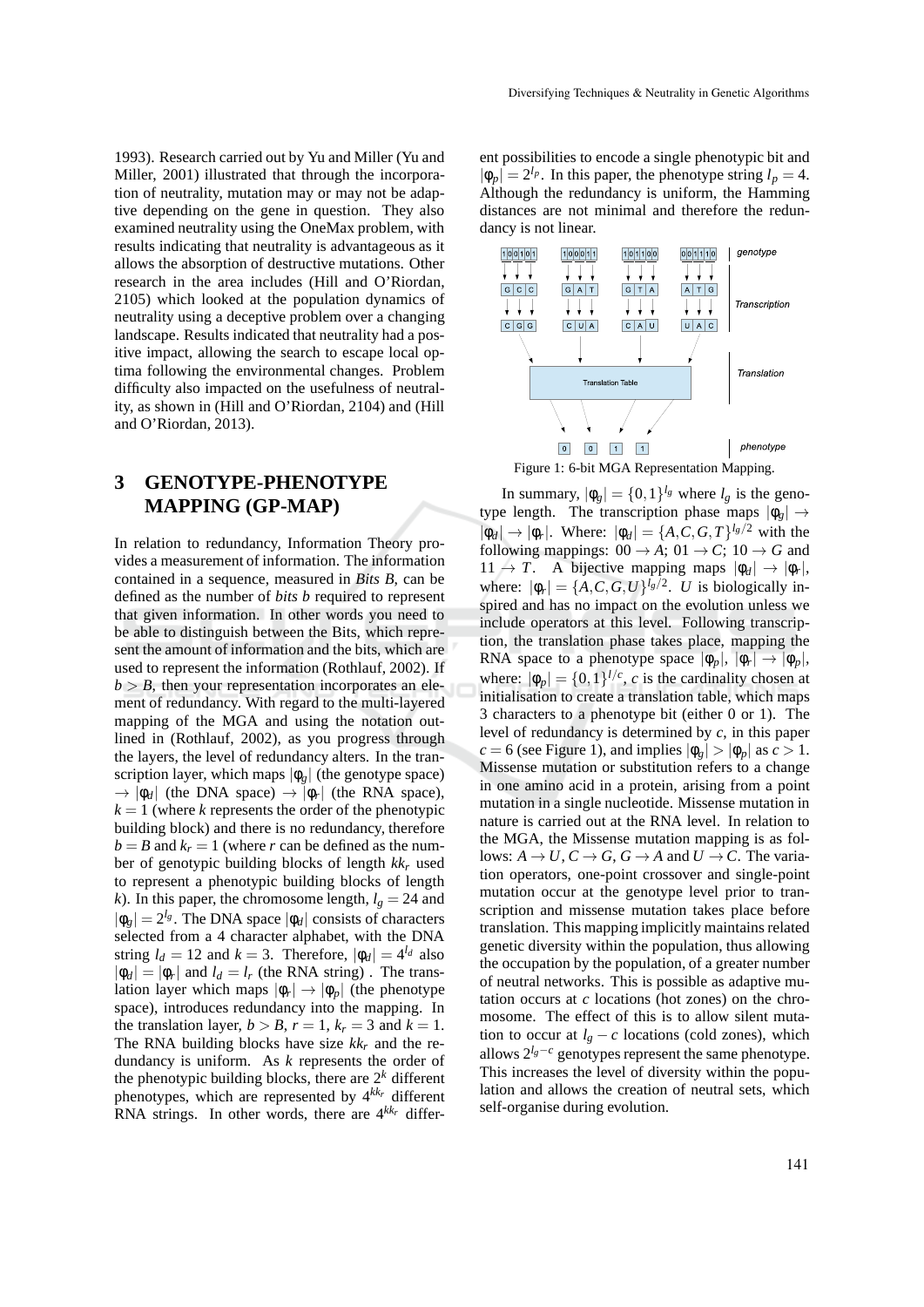## **4 EXPERIMENT SET UP**

Solutions and sub-solutions are normally lost in a SGA population for three reasons: *selection pressure*, *selection noise* and *operator disruption*. Selection pressure occurs as the result of the selection process, with less fit solutions disappearing from the population. Selection noise is the result of the variance of the selection process due to random choices between identically fit solutions. Operator disruption takes place through the implementation of the crossover and mutation operators which possess the ability to destroy good solutions. In an attempt to avoid premature convergence, techniques for diversifying a population generally attempt to reduce individually or in combination with one another, selection pressure, selection noise or operator disruption (Mahfoud, 1995).

Diversity within a population can serve a number of purposes, such as delaying convergence (note that premature convergence can be defined as the convergence to non-global optima) in order to promote exploration. Hence the maintenance of diversity within a population is a desirable feature for GAs. Diversification methods capable of reducing all three criteria, selection noise, selection pressure and operator disruption exist. The problem lies in the fact that reducing all three criteria to arbitrarily low levels results in the GA carrying out little or no useful search (Mahfoud, 1995). The maintenance of diversity for its own sake is undesirable; what is required is diversity that promotes good strings (Goldberg and Richardson, 1987).

By comparing the performance of the MGA with a SGA containing a number of diversifying techniques, we can evaluate the diversity maintenance mechanism implicit in the MGA representation. With regard to the three mechanisms for promoting diversity, the theory would suggest that Stochastic Universal Selection (SUS) offers the ability to minimise selection noise, fitness scaling can decrease selection pressure and lower rates of crossover and mutation can reduce operator disruption (Mahfoud, 1995). However it is worth remembering that a relationship exists between convergence and diversity in a GA population. If there is no operator disruption and no selection pressure, then the GA will maintain its initial population and won't perform any meaningful search. Also with regard the mutation operator, as mutation rates increase, the diversity produces is usually not useful as the GA is approaching random search.

In this paper a four-bit changing deceptive landscape as outlined in (Hill and O'Riordan, 2105) was used. Although this landscape is relatively small in terms of the search space, it was chosen as it allows

the dynamics of the population evolution to be studied. The parameters chosen are outlined in Table 1. Over the set of experiments designed to examine various diversifying techniques, we altered the selection mechanisms and scaling methods of the SGA. We also conducted a number of experiments where we increased the SGA's variation operators. The motivation for these changes is to vary the selection noise, selection pressure and operator disruption for the SGA, thereby examining the impact of the inclusion of well understood diversifying techniques into the SGA, which in turn are then compared with the performance of the MGA.

Table 1: Parameters Used.

| Parameters                        | MGA        | <b>SGA</b> |
|-----------------------------------|------------|------------|
| Runs                              |            | 10         |
| Generations                       | 200        | 200        |
| Population $P$                    | 20         | 20         |
| $\overline{\text{Crossover}} P_c$ | 07         | 07         |
| Mutation $P_m$                    |            |            |
| <b>Missense Mutation</b>          | 0.2        | N٥         |
| Selection Mechanisms              | Tournament | Various    |
| <b>Scaling Methods</b>            | N٥         | Various    |

In Section 5 we outline the results of the experiments conducted. The selection noise experiments explore the use of Stochastic Remainder Selection (SRS) and SUS. The selection pressure experiments examine Linear, Window, Sigma Truncation and Boltzmann scaling techniques and niching techniques, such as, crowding and Incest Reduction. Finally, the operator disruption experiments look at the impact of increasing rates of crossover and mutation.



Figure 2: SGA & MGA On-line/Off-line.

### **5 RESULTS**

Figure 2 illustrates the off-line (averaged best fitness) and on-line (averaged fitness) performance for both the SGA and the MGA. The results indicate that the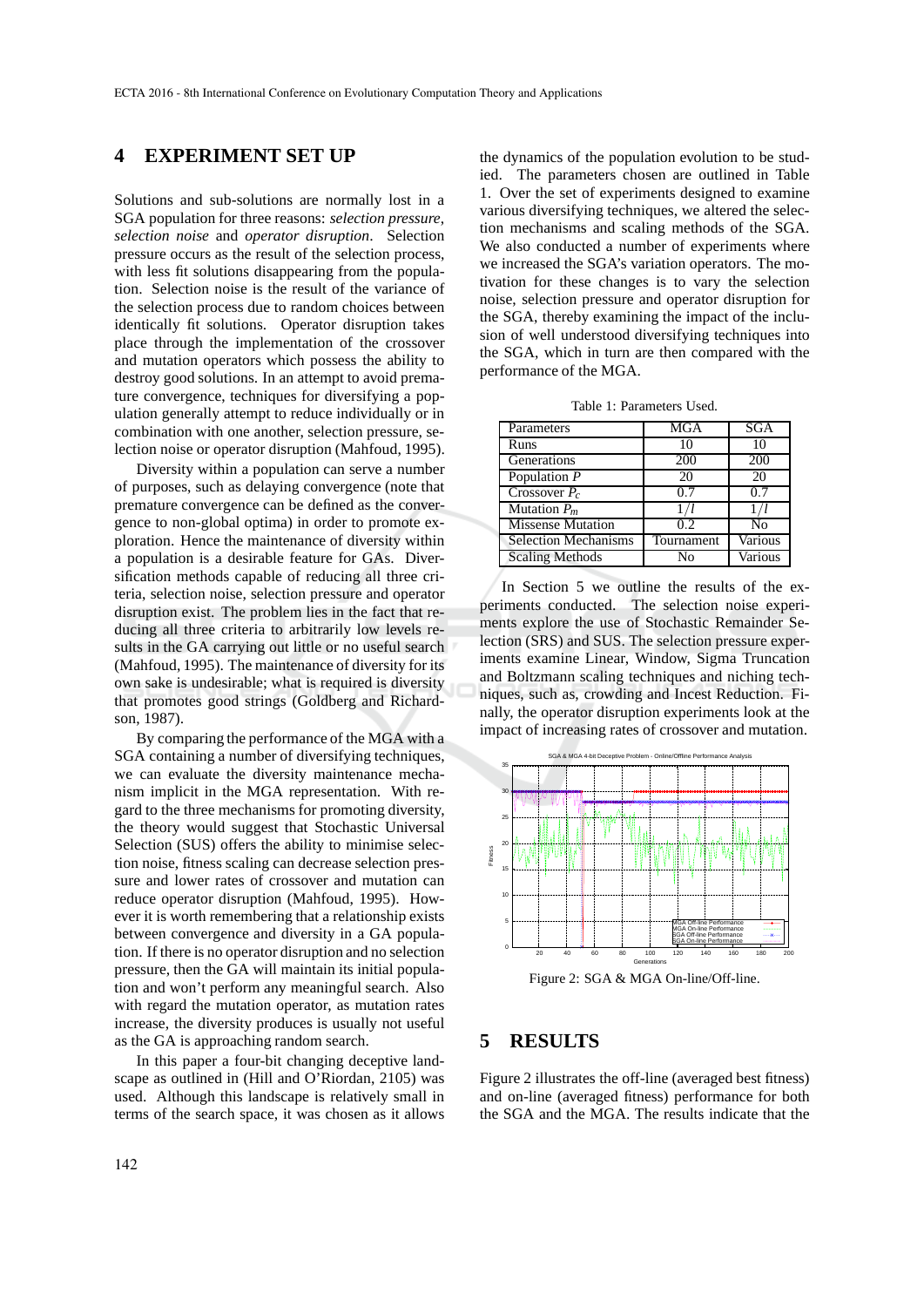changing 4-bit deceptive landscape initially proved equally easy for both the SGA and the MGA, as they both located the global optimum. This is shown by the off-line performance of both GAs up to the change of landscape at generation 50. After the landscape changes, the SGA becomes trapped on the local optimum, while the MGA succeeds in locating the new global optimum. To analyse the results statistically, in this paper we used a Wilcoxon signed rank test to compare the off-line results of the SGA and MGA, and similarly to compare the on-line performances of both the SGA and MGA. The results indicated that the off-line results for both GAs were statistically significant with a  $p$ -value <  $2.2e^{-16}$ . Similarly the on-line results were also statistically significant (*p* $value < 2.2e^{-16}$ .

### **5.1 Neutral Networks**

The neutral networks representing various fitness values are shown in Figure 3. Before the landscape changes at generation 50, the most prominent neutral network represents the global optimum phenotype (1111). As the population evolves, the MGA, through its  $M:1$  representation, allows the size of neutral networks to adapt as the population evolves. The next largest neutral networks represent the phenotypes (0111), (1110), (1101) and (1011), which are the four genotypes closest in Hamming distance to the optimum, indicating that the MGA's population evolves towards neighbouring neutral sets.



Figure 3: Neutral Networks - Number of Genotypes with Similar Fitness.

As the landscape changes the largest neutral network represents the new local optimum (1111), as this was the global optimum at the time of the change. As the search continues the MGA's population escapes the local optimum and has located the global optimum. At this point, the most prominent neutral network represents the phenotype (0000) (the new global optimum). Also, the MGA population has evolved towards a different group of neutral sets representing the phenotypes (0001), (0010), (0100) and (1000), all close, phenotypically, in Hamming distance to the global optimum.

Figure 4 looks at the composition of the neutral sets, examining the number of identical genotypes in each set. The figure indicates that there is a high degree of diversity maintained within each neutral set, with low numbers of identical genotypes present. The number of identical genotypes representing the global optimum varying between 2 and 4, illustrating the impact of the  $M:1$  representation on the population. Overall, the results indicate that the representation, implicitly maintains useful building blocks within the population, which promotes good strings and assist in improving the adaptability of the MGA.



## **5.2 Selection Noise**

As outlined by DeJong (De Jong, 1975), the variance of selection is one of the main contributors to the idea of convergence. In order to examine selection variance or selection noise, we compare a number of selection mechanisms designed to reduce selection noise, namely SRS and SUS. With SRS, the fitness of an individual  $f_i$  is divided by the average fitness of the population  $\bar{f}$ . For each string *i* where  $f_i/\bar{f}$  is greater than 1.0, the integer part of the number defines the number of copies of the individual are put forward for crossover. For example an individual with a fitness value of 1.45, places one copy forward for crossover and then has a 0.45 chance of putting a second copy forward.

SUS on the other hand, is optimal with respect to efficiency, bias (that is, the distance from the RWS in relation to expected value) and the spread (range of possible individuals put forward for crossover) (Baker, 1985). SUS simulates a roulette wheel similar to RWS. However, while RWS spins the wheel *n* times ( $n =$  population size), SUS spins the wheel once, using *n* uniformly spaced pointers at the edge of the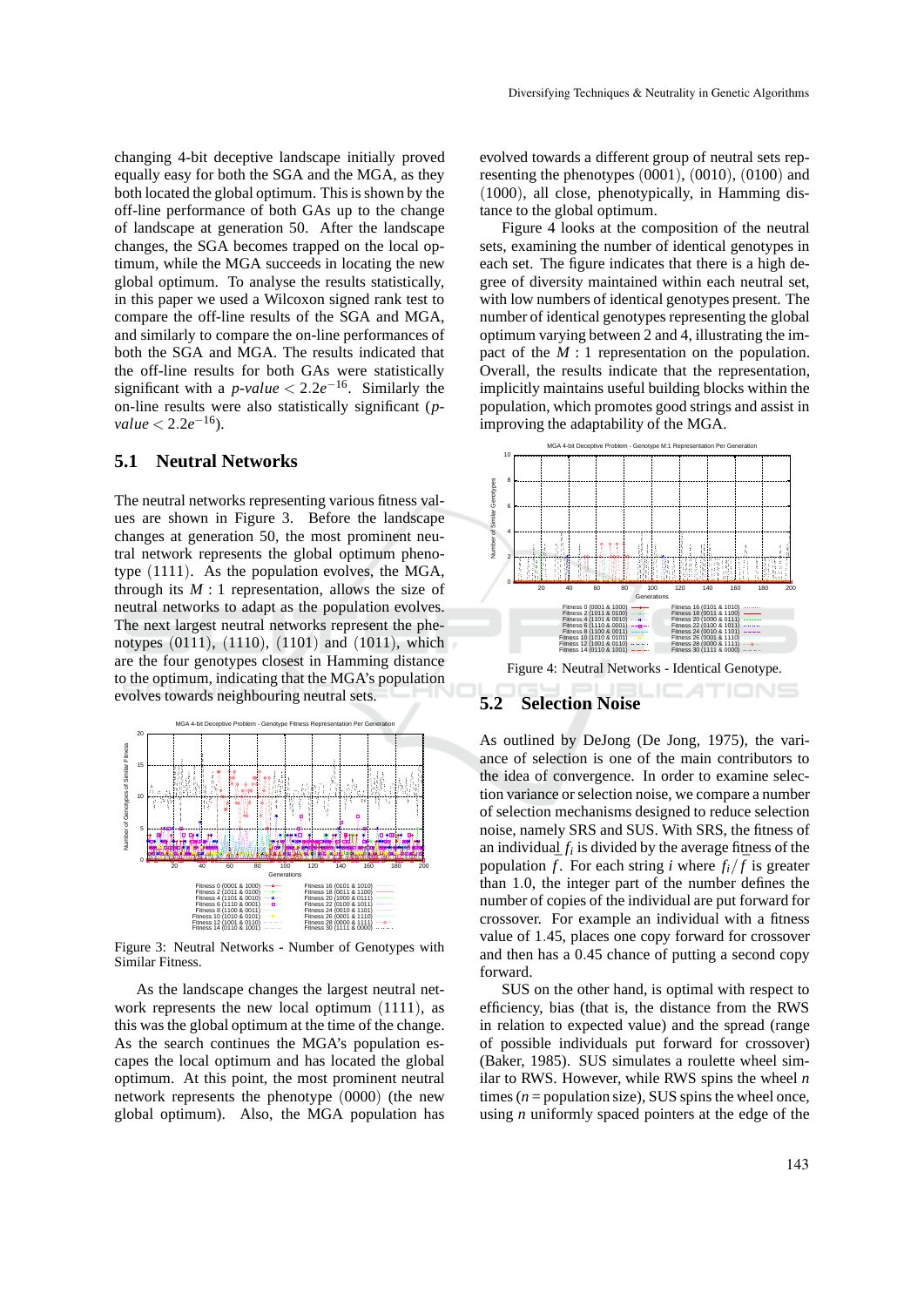wheel. SUS has zero bias, is very efficient and minimises the spread and is regarded as the lowest noise selection scheme.



Figure 5: Selection Noise On-line/Off-line.

Figure 5 indicates that the SGA (with SRS and SUS individually included), located the local optimum in the initial population, (see the off-line performances) due in part to the level of diversity (illustrated by the SGA on-line performance). However, the population converges prematurely as the search continues and diversity is quickly eliminated from the population. Once the landscape changes, because the population, for both the SRS and SUS SGAs, were trapped on the deceptive local optimum, they automatically located to new global optimum and remained there for the duration of the search. The MGA on the other hand located the global optimum both before and after the landscape change.

|  |  | Table 2: Off-Line & On-Line Selection p-values. |  |  |
|--|--|-------------------------------------------------|--|--|
|--|--|-------------------------------------------------|--|--|

| <b>Off-Line</b> | <b>SRS</b> | <b>SUS</b> | MGA             |
|-----------------|------------|------------|-----------------|
| <b>SRS</b>      |            | 0.04131    | 0.09138         |
| <b>SUS</b>      | 0.04131    |            | 0.4005          |
| <b>On-Line</b>  |            |            |                 |
| <b>SRS</b>      |            | 0.2732     | $< 2.2e^{-16}$  |
| <b>SUS</b>      | 0.2732     |            | $-16$<br>< 2.2e |

The statistical analysis of the results between the MGA and the SGA are shown in Table 2 and indicate that the off-line and on-line performance of SRS and SUS are quite similar to one-another. Comparing the MGA's off-line results to those of the SRS SGA, shows a less significant result than that of the off-line MGA and SUS SGA. The on-line performance of the MGA differs significantly from both of the SGAs.

Figure 6, illustrates the rate of convergence within the population and shows both the SGA (using SRS) and the SGA (using SUS) converging quickly. The MGA maintains a higher degree of diversity, both at a phenotypic and genotypic level which assists in successfully locating the global optimum, both before

and after the landscape change, as the level of diversity maintained allows the search to escape from the local optimum.



Figure 6: Selection Noise Convergence Rate.

## **5.3 Selection Pressure**

With selection, the extraordinary individuals within a population will begin to dominate the population quite quickly and premature convergence will begin to take hold. Even if there is significant diversity within a population, late in a run, the population's average fitness (on-line) may be close to the population's best fitness (off-line). This leads to a situation where the search for improvement becomes a "*random-walk among the mediocre*" (Goldberg, 1989). **JBLICATIONS** 

#### **5.3.1 Scaling Techniques**

Fitness scaling has been used to overcome this problem. We now examine fitness scaling diversifying techniques aimed at reducing the selection pressure within the population:

- Linear scaling adjusts the fitness values of all individuals within the population, such that the fittest individual receives a fixed number of expected offspring and therefore prevents it from reproducing too frequently. The fitness function  $f'_i = axf_i + b$  is used where *a* and *b* are normally selected so to allow the average individual receive, on average, one offspring copy, and the best receives the specified number of copies (normally two). This method may return a negative fitness value.
- Window scaling, fitness is scaled by subtracting from the raw fitness, the lowest fitness of any individual in the past number of scaling window generations. The fitness function is  $f'_i = f_i - f_w$ , where  $w$  is the window size and is typically some-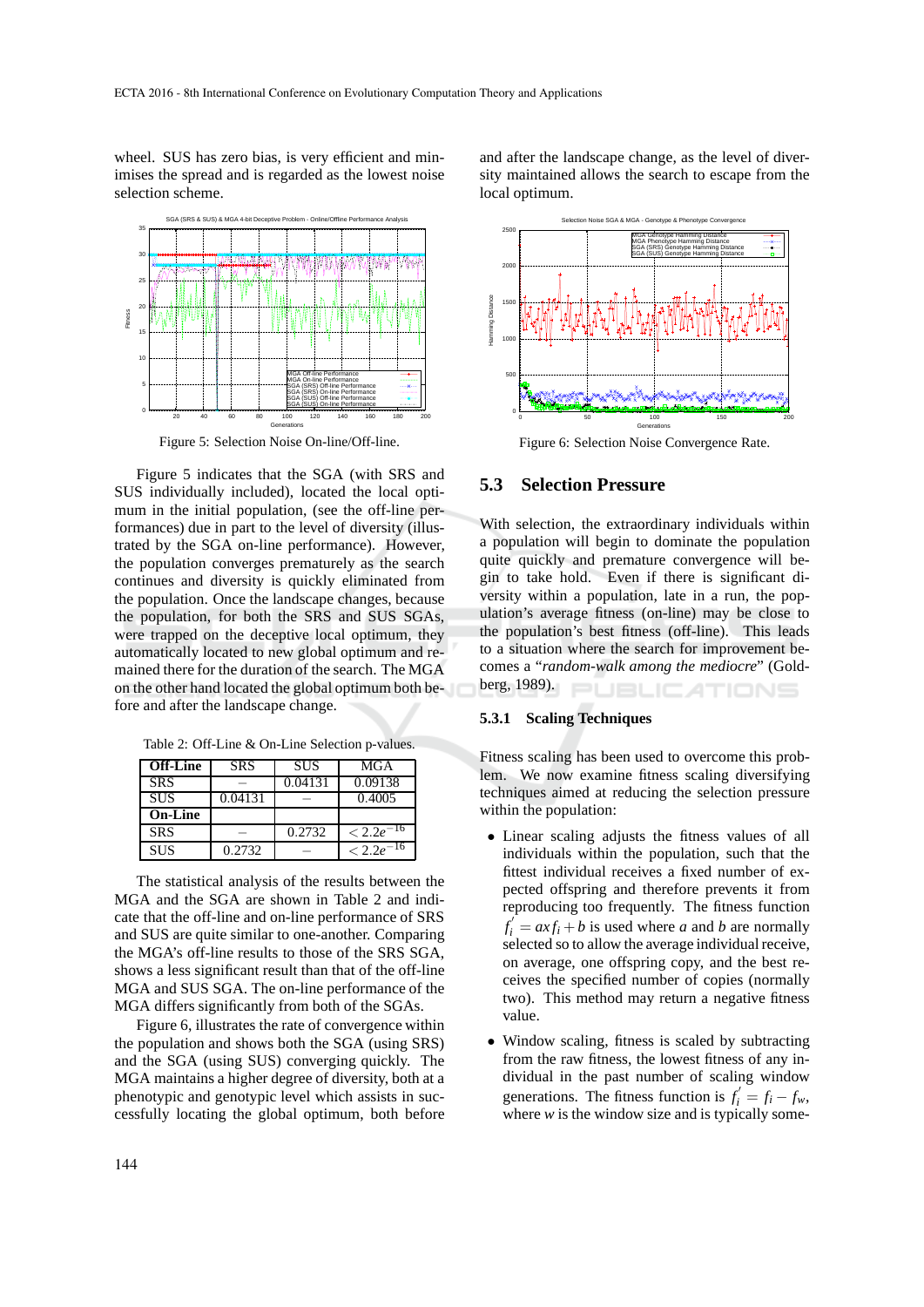where between 2 and 10 and  $f_w$  is the worst value observed in the *w* most recent generations.

- Sigma Truncation avoids returning negative fitness values for individuals within the population and incorporates problem dependant information into the scaling mechanism. The fitness of an individual  $f_i^j$  is calculated as follows:  $f_i^j = f_i - (\bar{f} - \bar{f})$  $cx\sigma$ ), where *c* is a small integer value between 1 and 5,  $\bar{f}$  is the average raw fitness and  $\sigma$  is the population standard deviation. Negative values for *f* are avoided as any result  $f < 0$  is set to zero. Individuals where  $f_i < c$  standard deviation from the average fitness value are not selected.
- Boltzmann tournament selection procedure is derived and implemented to give stable distributions within a population. It also creates another niching mechanism for forming and sizing stable subpopulations of individuals according to differences among them, if the cooling process is not taken to the limit. Boltzmann scaling is expressed as  $f' = e^{f_k/T}$  and selection pressure is low when the control parameter  $T$  is high.

The results of the scaling experiments are illustrated in Figure 7 and Table 3. These results indicate that the SGA using various scaling techniques, fails to maintain enough diversity within the population to avoid premature convergence. The statistical results indicate that differences between the various scaling methods, for these experiments, are minimal. The most significant results are between the MGA and the SGA using each of the scaling mechanisms. Figure 8, gives an overview of the rate of convergence associated with the SGA (incorporating scaling mechanisms) and the MGA. The graph illustrates that Linear, Window, Sigma Truncation and Boltzmann SGA loose diversity very quickly in the search, which results in the failure of the SGA to adapt after the landscape changes. The MGA implicitly maintains a level of diversity within the population which assists in adapting and locating the global optimum before and after the landscape change.

| Off-Line   | Linear | Window  | Sigma T. | Boltzmann | <b>MGA</b>                   |
|------------|--------|---------|----------|-----------|------------------------------|
| Linear     |        |         | 0.5807   | 0.5716    | $\overline{<}$ 2.2 $e^{-16}$ |
| Window     |        |         | 0.5807   | 0.5716    | $< 2.2e^{-16}$               |
| Sigma T.   | 0.5807 | 0.5807  |          |           | $<\sqrt{2.2e^{-16}}$         |
| Boltzmann  | 0.5716 | 0.5716  |          |           | $< 2.2e^{-16}$               |
| $On$ -Line |        |         |          |           |                              |
| Linear     |        | 0.9319  | 0.1071   | 0.6711    | $\sqrt{2.2e^{-16}}$          |
| Window     | 0.9319 |         | 0.04809  | 0.9433    | $< 2.2e^{-16}$               |
| Sigma T.   | 0.1071 | 0.04809 |          | 0.1353    | $< 2.2e^{-16}$               |
| Boltzmann  | 0.6711 | 0.9433  | 0.1353   |           | $\leq 2.2e^{-16}$            |

Table 3: Off-Line & On-Line Scaling p-values.



Figure 7: Selection Pressure On-line/Off-line.



#### **5.3.2 Niching Techniques**

Niching can be defined as an approach which encourages a number of distinct groups of genotypes to develop and remain in the population, with reduced pressure from the GA to converge towards a single type of genotype. Crowding involves a form of niching of the population. With crowding, as implemented in this paper, before crossover or mutation, normal fitness weighted selection is used to select members for the next generation. Crossover then takes place on individuals selected randomly from this set. After individuals have been selected for crossover, the offspring are created as usual. For each offspring, crowding factor, in this case 2, members of the survivors are selected randomly and the Hamming distance of each genotype from the offspring is calculated for 2 individuals. The offspring the replaces whichever survivor is nearest in Hamming distance. Incest reduction is used in conjunction with crowding and introduces a mechanism to reduce the percentage of crossover between similar genotypes. After being selected, pairs are then selected for crossover by choosing the first parent at random from the list of selected individuals, then choosing a pre-defined (incest-reduction) number of possible candidates for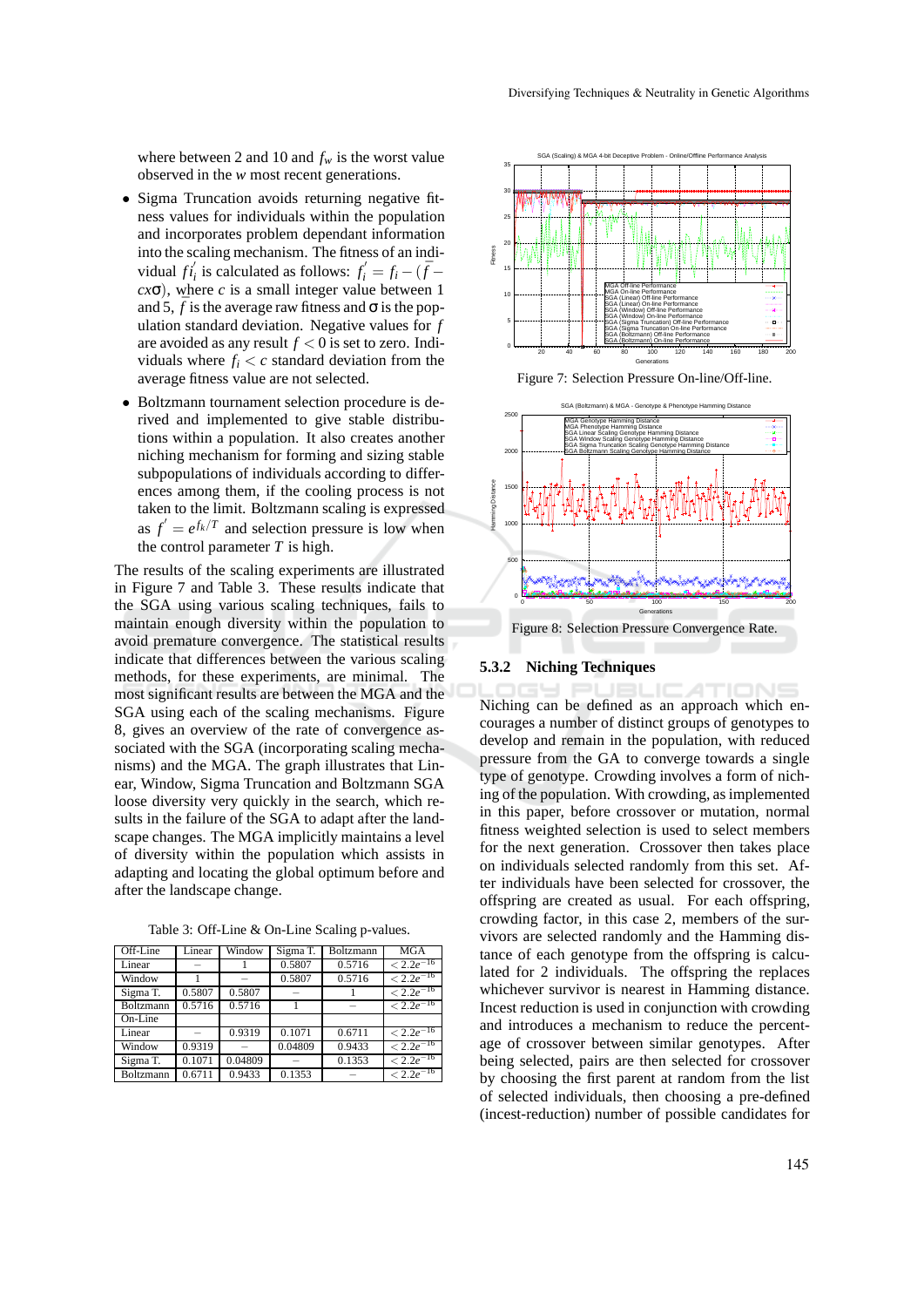

Figure 9: Niching On-line/Off-line.

the other parent randomly. The Hamming distance of each candidate from the first parent and the one with the greatest Hamming distance is selected for crossover.

The results of the SGA performance with crowding and Incest reduction are shown in Figure 9. The results indicate that the performance of the SGA with crowding are very similar to those of the SGA incorporating Incest reduction (off-line *p*-*value* = 0.03351 and the on-line  $p$ -*value* = 0.1663). Both niching techniques fail to the escape the local optimum. The MGA results differ, in that the diversity maintained within the population allows the search escape the deceptive trap. Comparing the MGA off-line and on-line results statistically against both of the niching techniques, indicated a high statistically significant difference in performance. In relation to the rate of convergence. Unlike the MGA, the niching techniques outlined, lose diversity early in the search (see Figure 10), making it difficult for the SGA to adapt and escape the local optimum when the environment changed.



Figure 10: Niching Techniques Convergence Rate.

### **5.4 Operator Disruption**

For the operator disruption experiments, we increased the rate of  $P_c$  and  $P_m$  (see Figures 11 and 12 respec-

tively). Examining the results of increasing the rate of crossover to 0.90, the SGA located the global optimum early in the search but failed to adapt once the landscape changed. The results of increasing the rate of mutation to 0.50, illustrate that the search is being directed by randomness, with the SGA constantly moving to and from the global optimum, shown by the off-line performance. The result also shown a very large degree of change in the on-line performance. The increased crossover results, both off-line and online were significantly different from the MGA results (off-line *p*-*value* = 2.2*e*<sup>-16</sup> and on-line *p*-*value* = 0.0003238). The results using mutation also indicated a statistically significant difference. The mutation offline results indicate that increased mutation rates are statistically closer to the MGA results, however as the on-line results indicate, the search was driven by randomness and failed to produce good strings, meaning the diversity maintained wasn't useful in terms of a search algorithm.



Figure 11: Operator Disruption (Crossover) On-line/Offline.



Figure 12: Operator Disruption (Mutation) On-line/Offline.

Regarding to the maintenance of diversity within the population, Figure 13 outlines the impact of operator disruption. Increasing crossover failed to maintain diversity within the population, which converged